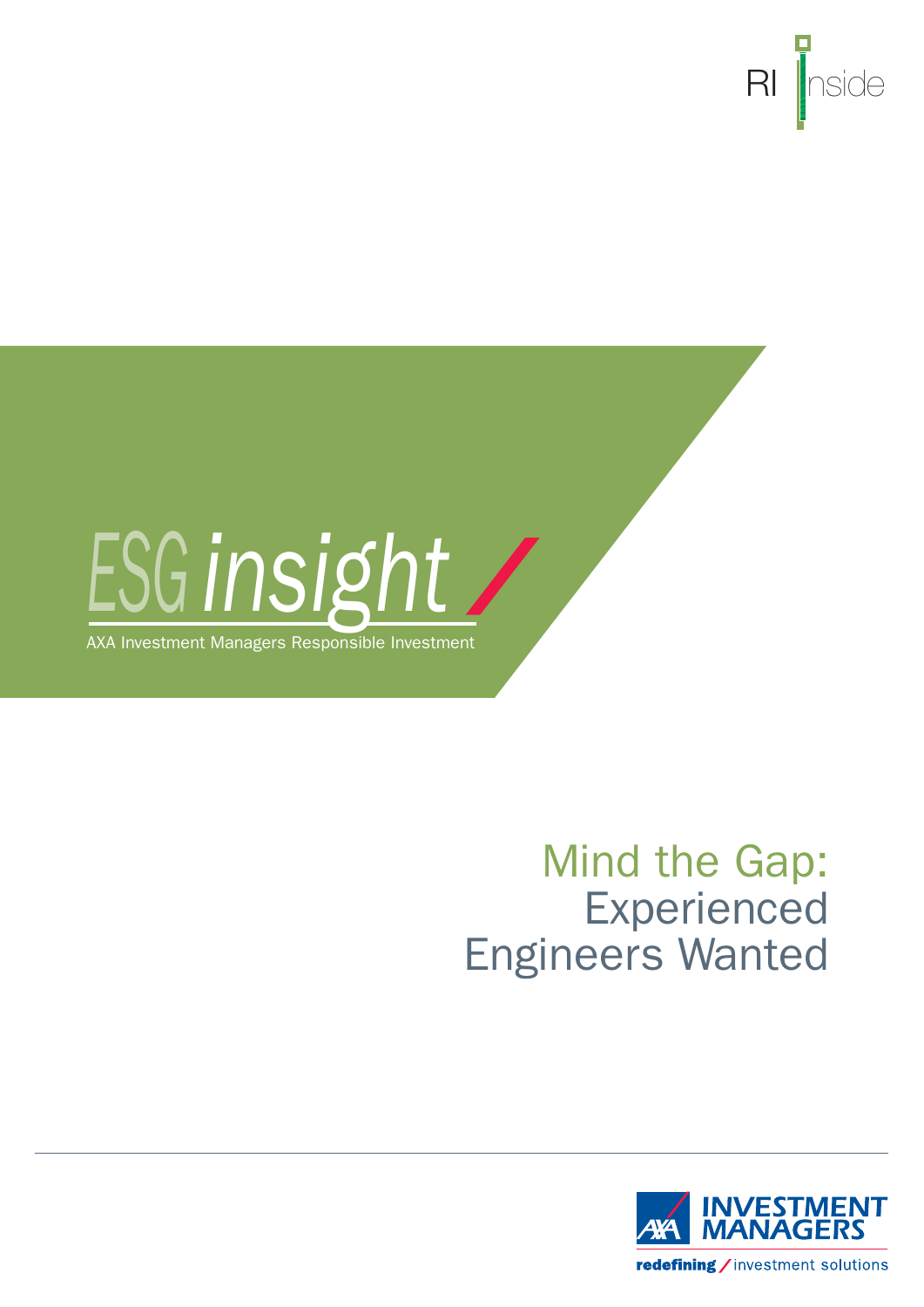## **Summary**

| Risks stemming from a<br>"mid-career gap" |    |
|-------------------------------------------|----|
|                                           | 5  |
| The impacts of skill shortages            | 8  |
| Gauging companies exposure                |    |
|                                           |    |
|                                           | 16 |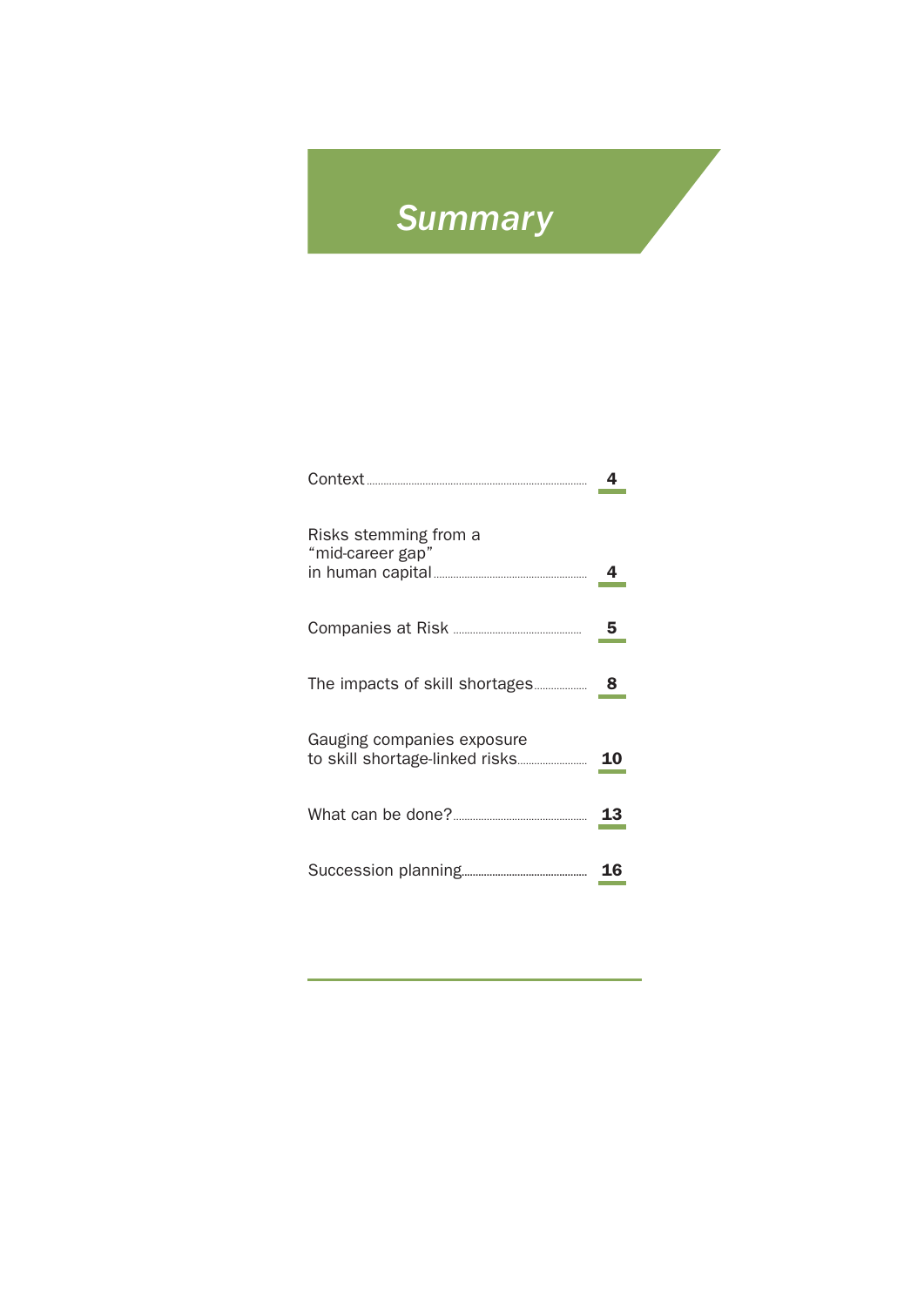

## Mind the Gap: Experienced Engineers **Wanted**

by **Skill shortage is a long-term structural issue for the oil and gas (O&G) industry, and the proper management of human capital will need to become more institutionalised by the companies operating in this sector. O&G companies most exposed to the skill shortage gap rely more heavily on increasingly complex projects to spur growth and do not properly manage the changing human capital supply and demand dynamic in developing countries. Analysis within an ESG (Environmental, Social & Governance) framework reveals that the O&G's short-term approach to hiring decisions taken roughly 15 years**  ago, based purely on financial considerations, **has sown the seeds of a labour supply crunch**  that now threatens firms' employee safety, the **environment, and capital expenditure projects for exploration & production – all potentially destroying shareholder value.**

> Special thanks to June Choi, Senior RI Analyst, AXA Investment Managers, for his contribution to this study



**Pascale Sagnier,**  Head of RI Research, AXA Investment Managers **Maxime Le Floch,**  RI Analyst, AXA Investment Managers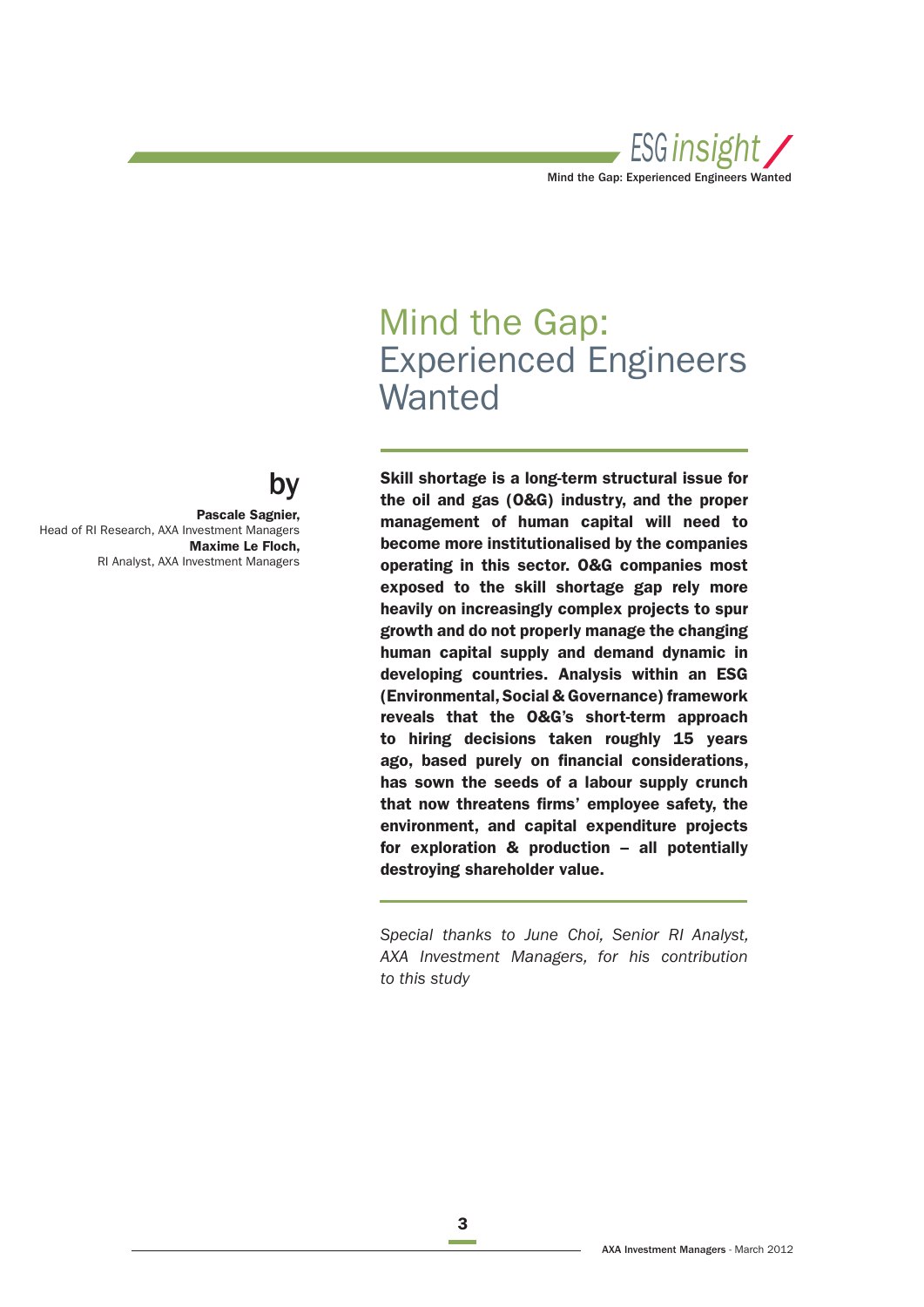

## **Context**

Skill shortage, in itself, is not a new issue for the O&G industry; it occurs regularly when markets become bullish. For example, the most recent episode of skill shortage in the sector happened in 2004-2008, when major oil companies had difficulty recruiting skilled workers for their exploration and production (E&P) divisions, leading to an upward spiral in salary increases. The number of alarmist reports published at the time predicting a severe skill shortage showed that concerns were widespread<sup>1</sup>.

Nevertheless, when oil markets turn bearish, as they have been since 2008, the issue of skill shortage falls back to a second tier issue, leading to a decrease in recruitment. It is no secret that oil and gas firms' investment and hiring in exploration and production divisions are closely tied to the current market price of oil, given that current capital expenditures must meet a minimum rate of return largely dependent on the expected price of the resulting future production.

As a consequence of the volatility of oil markets over the last few years, oil companies have adopted a "stop and go" approach to managing their recruitment, particularly in E&P divisions. In general, this approach increases the likelihood of a potential skill shortage. In practice, "stop and go" hiring practices notably fostered a growing mid-career gap of skilled E&P staff across the sector during the years 1995-2000. It is currently estimated that around 50% of employees in this sector will retire over the next ten years, and there are not enough experienced workers to replace them.

The effects of this middle management gap of petro technical engineers are soon likely to be felt in the form of greater safety risk and delays in projected capex spending. This exposure increases the likelihood of a black swan event that threatens to damage the environment and destroy shareholder value.

Our analysis builds on previous findings wherein we confirmed that three indicators of human capital performance – career and development planning (including training); working conditions (including remuneration system, health & safety and turnover) and growth in staff – have the best correlation with a firm's productivity and stock price performance<sup>2</sup>.

For this study, we conducted qualitative interviews with O&G experts and companies on the topic of skill shortage. We compiled data on the companies' capital expenditure exposure in countries that lack skilled O&G labour, their allocations to highly complex frontier E&P operations, and their reporting of human capital indicators in order to formulate an aggregate indicator of relative risk exposure to the impacts of the observed skill shortage for each company.

## **Risks stemming from a "mid-career gap" in human capital**

According to Schlumberger Business Consulting, it takes 10 to 15 years to train petro technical professionals so that they are fully autonomous, properly managing projects and preventing/responding to accidents. The O&G industry is, on a whole, inadequately prepared to handle the wave of upcoming retirements that threatens to disrupt capital expenditures on E&P because there are simply not enough experienced industry professionals to take the place of retirees.

This is a major concern for an industry already considered high risk, as it means that skill shortage is a long-term structural trend for the industry rather than just a cyclical phenomenon.

We see two growing risks related to the lack of experienced petro technical personnel unless the energy sector becomes more pro-active in the implementation of a succession planning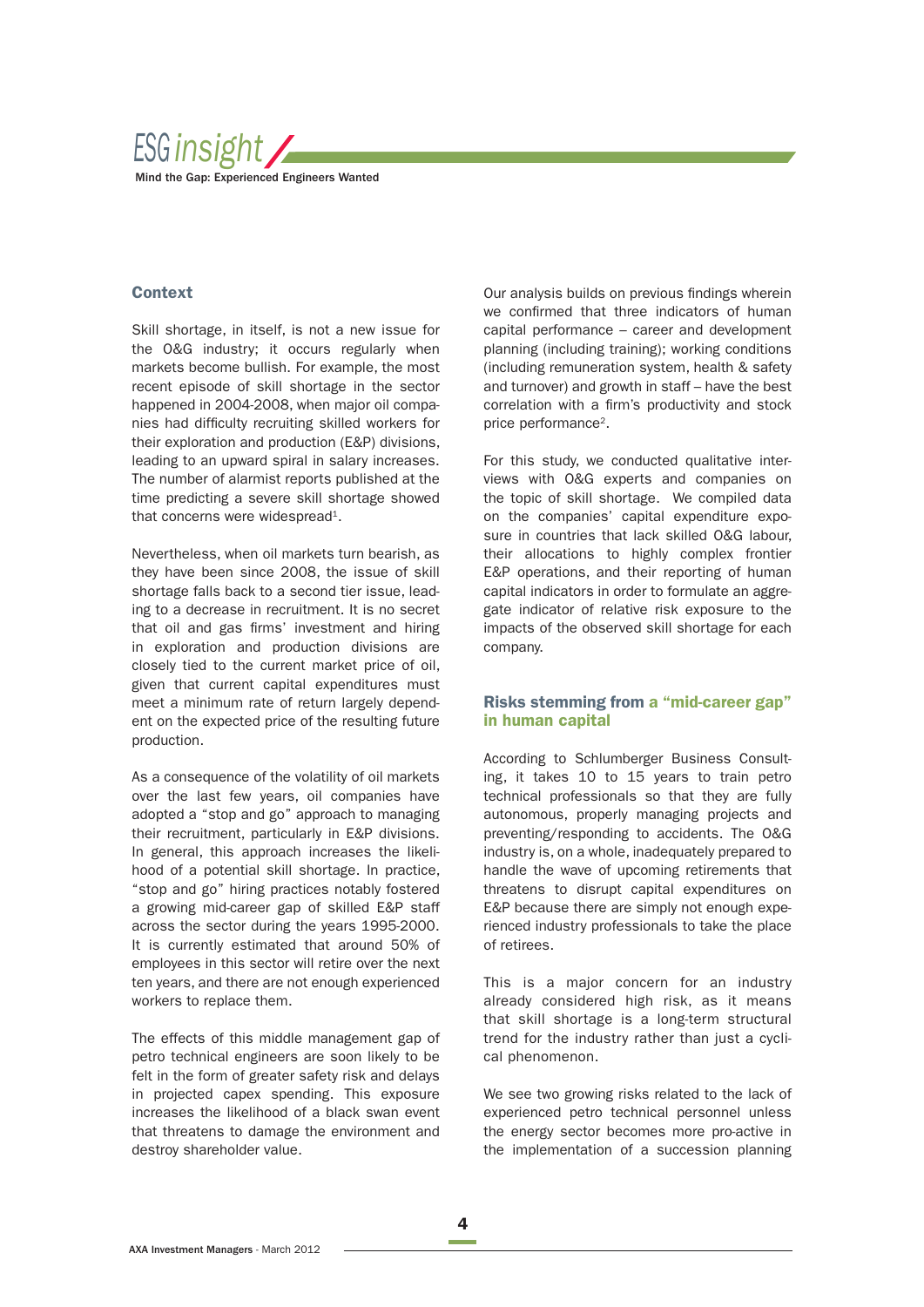

strategy in line with its long-term business needs:

- A negative impact on process safety tied to lesser-experienced staff being insufficiently trained to manage increasingly complex projects and conduct themselves according to the most up-to-date safety protocol.
- An increase in the delay of major projects in E&P linked to insufficient know-how and lack of seasoned professionals in both the O&G firms themselves and their service-providers.

The effects of this middle management gap of petro –technical engineers are soon likely to be felt in the form of greater safety risk and delays in projected capex spending \_

Weaker process safety and project delays stemming from poor human capital management have material financial, as well as Environmental, Social and Governance (ESG) impacts that can negatively impact shareholder value. The question of how the industry will manage the under-acknowledged issue of skill shortage and guard against these risks should therefore be raised by financial and ESG analysts as a top management concern.

#### **Companies at Risk**

An O&G firm's exposure to the impacts of skill shortage can be analysed according to three key factors: the extent of a company's activities in countries with a lack of qualified labour, and the extent and complexity of a company's E&P projects, particularly in new 'frontier' oil and gas operations, and the quality of their disclosure on human capital management indicators.

We found that companies' exposure to countries with insufficient qualified labour is significant. making up roughly 50 percent of overall 2015 capital expenditure. Specifically, Chevron and Total are heavily invested in these regions.

Similarly, all companies analysed have an exposure to highly complex technical projects of at least 30% of projected 2015 capex. BP faces the greatest risk as it is highly involved in continuing efforts with a focus on complex projects. We noted the shift to frontier oil and gas, with firms committing 45% of overall 2015 capital expenditure to unconventional liquids and gas. heavy oil and deepwater projects that are highly complex by nature.

Finally, our analysis revealed the extent to which companies disclose information on their management of skill shortage. We found that in many cases there is room for significant improvement. Only one the firms analysed disclose information on all of the principal key human capital management indicators related to skill shortage. Three companies – Total, Shell, and Eni, - currently deliver information regarding their staff, while BP and Chevron deliver almost no information at all.

Overall, we find that more than 80% of O&G firms studied are exposed or highly exposed to a black swan event stemming from poor human capital management. Of the companies we evaluated, Total appears to be best positioned to cope with skill shortage risks, while BP and Chevron appear to be least well positioned.

We encourage investors and O&G companies to have an open dialogue on this issue and to improve transparency on human capital management in order to sustainably support future development and prevent major accidents that could endanger environmental quality or human life.

Skill shortage is no longer just cyclical: it is now a long-term structural trend in the O&G industry Skill shortage is an issue for the O&G industry and significantly a growing material factor. The majority of qualified petro technical workers in the industry will retire over the next 10 years, resulting in a dearth of experienced professionals to manage increasingly complex projects in remote regions. Regional disparities play an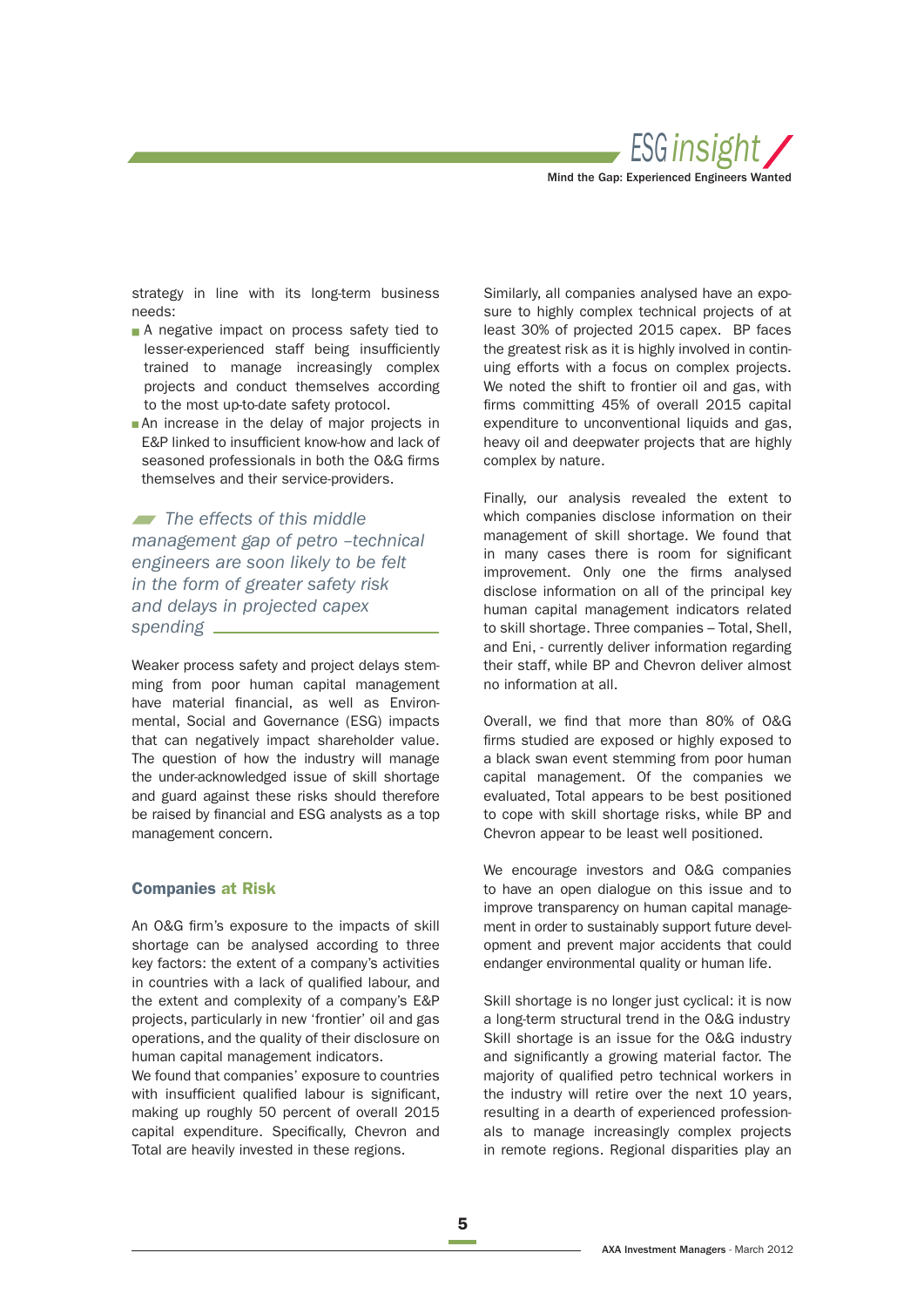

important role in the labour market. Within the O&G industry areas of supply do not necessarily tally with those of demand. Further, a number of uncertainties call into question the industry's ability to bridge the gap between the supply/demand dynamic in human capital within each region.

There is a real and irreversible risk of knowledge loss given the lack of experienced professionals available to replace retiring workers \_

## **Workforce aging is a macro trend but the O&G industry is particularly vulnerable**

The problem of skill shortage is deeply rooted in long-term worker demographics, with the population/age pyramid showing baby boomer retirements from multiple industry sectors looming. Companies can anticipate and adjust to the coming demographic shift through the implementation of an effective succession planning policy and the setting of a hiring rate appropriate to ensure replacement/preservation of necessary skills.

As we can see in Graph 1 by looking at US demographic data, which is a reasonably good proxy



**Graph 1: Age distribution per occupation, US, 2010**

for the situation in other industrialised countries, the O&G industry is not the only industry concerned by an aging working population. However, it does face a significant gap in the 35-44 years old engineer segment as compared to other sectors' engineer availabilities.

This mid-career gap is also confirmed in Graph 2 by demographic statistics from the Society of Petroleum Engineers (SPE), the international network of petroleum engineers with almost 100,000 members worldwide. This shows that the problematic age distribution that emerged in the late 1990s and early 2000s is true not only in the US but worldwide.

According to Ali Daneshy, from the University of Houston, "By 2020, about 80% of the professionals who will be employed within the industry are currently not working in it. This means that, on average, we will need to hire 5.5% more people each year."4

Even if we were to ignore the 80% forecast, we can still reasonably extrapolate from the data that the O&G industry will have significantly more, but fewer experienced engineers in 15-20 years' time. There is a real and irreversible risk of knowledge loss given the lack of experienced profession-



**Graph 2: Age distribution of members of the Society of Petroleum Engineers**

Source: Bureau of Labor Statistics, 2010 Source: Society of Petroleum Engineers, 2010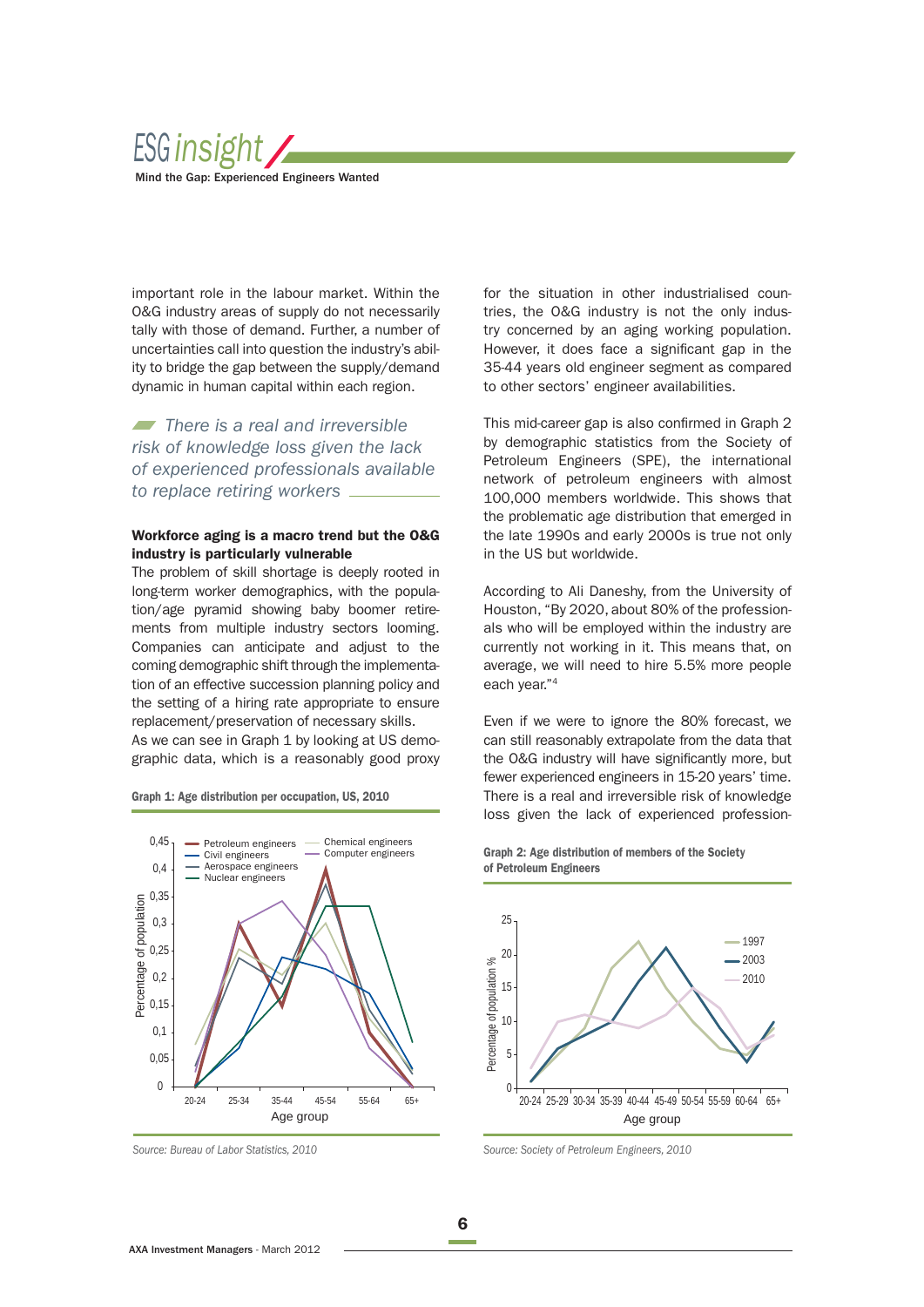

als available to replace retiring workers. Indeed, Schlumberger Business Consulting estimates that already by 2014 the US O&G industry will have lost around 5,000 petro technical professionals, down from 82,000 workers in 20095.

Our field interviews reinforced the observations made by these academic studies. For example, the companies that accepted to be interviewed by our team on the skill shortage issue all agreed that the subject is an important question for the energy industry. However, even though they declared it a top management priority, no company confirmed that they have a specific plan in place to address the issue.

In addition, this demographic shift is exacerbated by regional disparities concerning labour supply and demand, putting further pressure on the sector's human capital management, straining resources and making the allocation of the workers between the different projects difficult.

## **A changing supply/demand dynamic in human capital within countries**

While it's encouraging to see an increasing number of students join the membership ranks of the SPE $<sup>6</sup>$  (Graph 3) mostly due to an influx</sup> of interest from students in Asia, Africa, Middle East and Latin America, we still see a likely potential mismatch in the supply and demand of skilled professionals in certain regions. This is due to a number of factors, including; obstacles to geographic mobility, immigration restrictions, greater competition for local skilled workers in emerging markets, and poorly-resourced educational systems.

First, there are ever-greater obstacles to fluid geographic mobility of engineering graduates. Immigration law is often one of the most challenging barriers to the international mobility of workforces. We have found that this has been an issue in Canada and the US where regulations are increasingly tough, and procedures long. Second, in our conversations, representatives from the O&G sector highlighted that grow-

**Graph 3: Members of the Society of Petroleum Engineers 1960-2010**



Source: Society of Petroleum Engineers, 2010

ing competition from National Oil Companies (NOCs), typically majority or fully-owned by a national government, has made it more difficult for International Oil Companies (IOCs) to attract skilled workers in emerging countries. This is the case, for example, in Saudi Arabia, Kuwait, and Iraq. Such competition coupled with a local labour supply shortage boosts salaries immensely, which is why Kazakhstan and Azerbaijan are among the highest salary-paying countries in the industry. According to the Hays Salary Survey 2010 of the oil & gas industry, Azerbaijan was the 5<sup>th</sup> highest paying country for imported staff, with an average of USD \$144k, and Kazakhstan was the  $11<sup>th</sup>$  with an average of \$129k.

Third, poor quality education systems may not provide sufficient technical knowledge to create an adequately qualified labour supply, leaving unmet demand. The UNESCO 2010 report on engineering<sup>7</sup> shows for example that in Uganda, universities are increasingly struggling to retain quality professors because pay and other incentives in universities are low. In Nigeria, the report details a lack of public investment in universities resulting in many engi-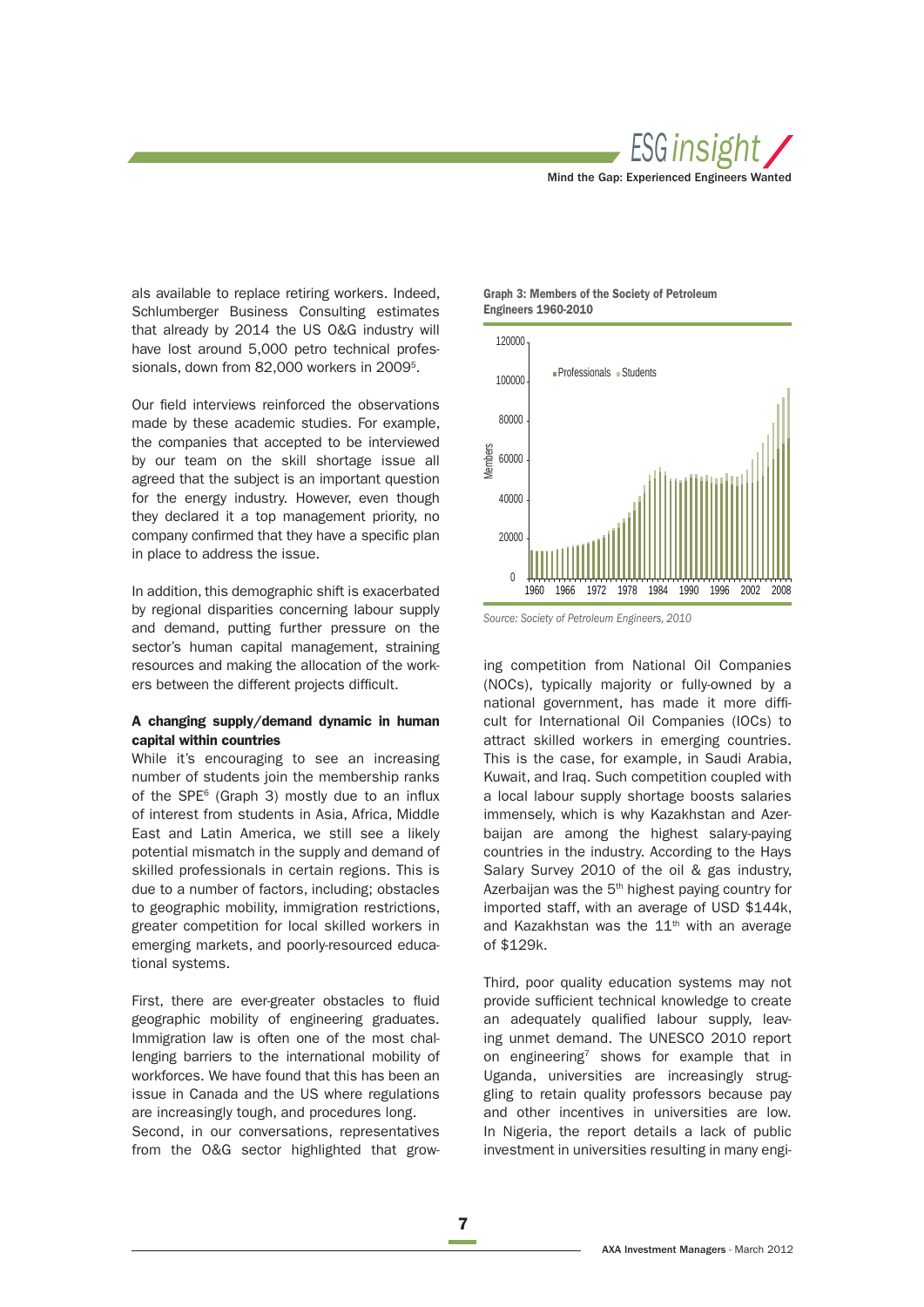

neering schools being poorly equipped or using obsolete equipment. Facing a similar problem, Total Gabon recently announced a partnership with the government of Gabon to create a petroleum technical skills school in order to address the lack of appropriately-skilled people in the workforce<sup>8</sup>.

## **The impacts of skill shortages**

The unbalanced nature of the population/ age pyramid in the O&G industry presents two main risks: a likely deterioration of safety and increased delays in future major projects.

**Outsourcing can indeed increase** complexity in the management of projects, confusion in responsibilities, lack of communication, and poor coordination – all leading to increased safety risk

## **The mid-career management gap will make the energy sector riskier**

The oil and gas industry's age distribution is characterised by a high number of young employees (< 35 years old) as well as senior employees (> 45 years old), with fewer employees in the middle range (35-45 years old). This is a concern because older workers tend to have a higher risk of accident. The same can be said for the under 35 group. The middle group of managers (35-45) who are underrepresented in the industry, tend to have the lowest risk $9$ .

At the same time, experts told us that the risk of accident could be high for young, less experienced employees. Young people tend to overestimate their own level of skill and take more risks than their older counterparts. Reliance on a senior, semi-retired pool of labour for project management combined with a lower availability of middle management employees creates a potential gap in transfer of safety know-how within the O&G sector.

Considering the actual age distribution in the oil & gas industry, and the expected widening of the mid-career management gap, companies that do not act to address this issue will be exposed to higher safety risk.

#### **Outsourcing and diminished oversight**

Leading culture change commentator Edgar Schein has noted that complexity associated with the increased use of outsourcing makes the oversight work by companies even more challenging: "Work in many companies is getting more complex, and subordinates have more relative power by virtue of their specialised expertise. If they choose to not tell the boss about problems, the company will never know that there's an issue until it's too late." As a result, companies that decide to plug the skill shortage gap through further outsourcing could face weaker oversight, leading to an increase in safety risk.

The BP case is a good example. Various investigations of the Deepwater Horizon explosion that occurred on 20 April 2010 highlighted that shortcomings in the relations between contractors on the oil rig played a significant role in contributing to the disaster. The US Presidential Oil Spill Commission report, released in January 2011, states that the communication failures between BP, Transocean and Halliburton were one of the major root causes leading to the accident. Outsourcing can indeed increase complexity in the management of projects, confusion in responsibilities, lack of communication, and poor coordination – all leading to increased safety risk.

Lack of communication and diminished oversight aggravated by outsourcing arrangements is not limited to BP and its contractors, but can potentially affect all companies across the industry. Future development of even more complex technical projects requiring more specialised contractors promises to further exacerbate the situation.

The Gulf of Mexico oil spill clearly demonstrates that heightened safety risk and increased reliance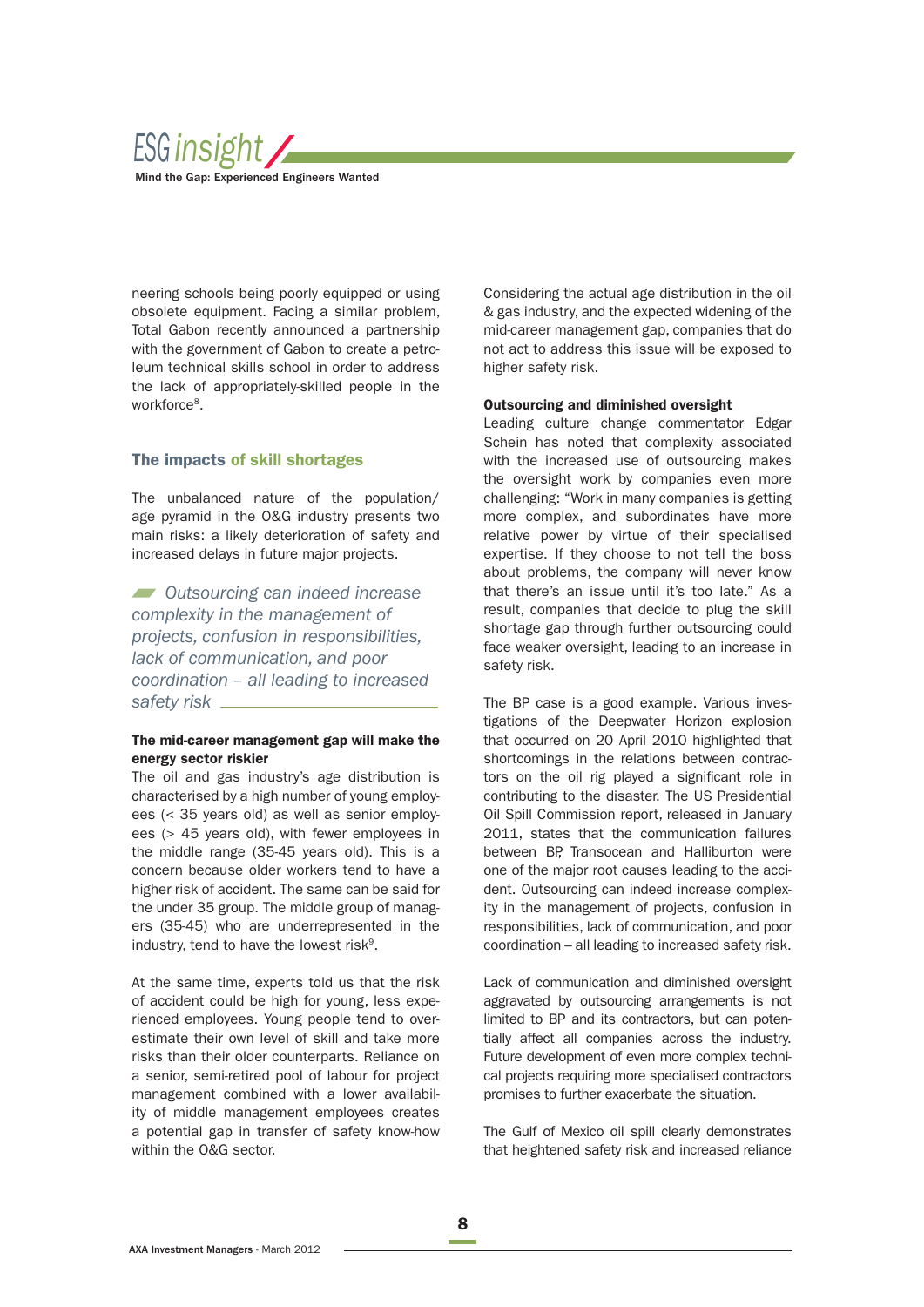

on outsourcing can have disastrous environmental, social and financial impacts.

First, the oil spill was a human and environmental disaster. Eleven workers were killed, and seventeen injured as a result of the Deepwater Horizon explosion. With 5 million barrels released, this was the worst offshore oil spill to occur in the United States – leading US President Barack Obama to dub it "America's environmental 9/11."

The oil spill was also a disaster for BP's investors. The estimated cost for the company approached  $$40$  billion – merely a projected amount the firm will pay in the way of fines, lawsuits, reimbursements, etc. Consequently, the disaster wiped out 30% of shareholder value, quickly reflected in BP's share price. Significantly for investors, the company suspended dividend payments for nearly a year and then restored it at much more modest level in early 2011.

On top of these direct financial consequences, the oil spill held important strategic consequences for BP. It forced the company to quickly sell an important number of assets, to the tune of more than \$20 billion. The disaster led BP's management to hurriedly reposition the company, trying to decrease its strategic focus on the Gulf of Mexico, and increase its stakes in the Russian





Source: Society of Petroleum Engineers, 2010

Arctic, through highly controversial monthslong talks with Rosneft. After months of efforts consuming senior management time, and after legal battles with AAR, the current partners in TNK-BP, the deal finally collapsed. Lastly, the spill has incalculably damaged BP's brand value and restricted its licence to operate, especially in the US.

 $\blacksquare$  Overall, we find that more than 80% of O&G firms studied are exposed or highly exposed to a black swan event stemming from poor human capital management

The Deepwater example is not an isolated case. In 2005, there was a major accident at BP's Texas City refinery, and the firm still faces expenses stemming from penalties, fines and prosecution – six years after the fact. This shows that the Gulf of Mexico oil spill, a much worst disaster, is very likely to haunt the company for years to come.

Since this disaster, BP is still underperforming its peer group and the market (Graph 4).

## **Lack of experienced staff may lead to delays in major future O&G projects**

The energy sector faces major challenges, including; maintaining supplies linked to a durable rise in the demand for oil, developing deeper oil fields that are more technically complicated, and improving safety and infrastructure linked to ageing assets. Unsurprisingly, these efforts require significant capital expenditure. Graph 5 shows the industry's expected increase in capex over the next 10 years.

According to Goldman Sachs  $(GS)^{12}$ , 280 projects represent half the planned E&P capex and should deliver the equivalent of 36% of current global oil and gas production by 2021. These projects will be a key driver for the global supply of oil and gas over the next 10 years. This is a significant increase since 2003 when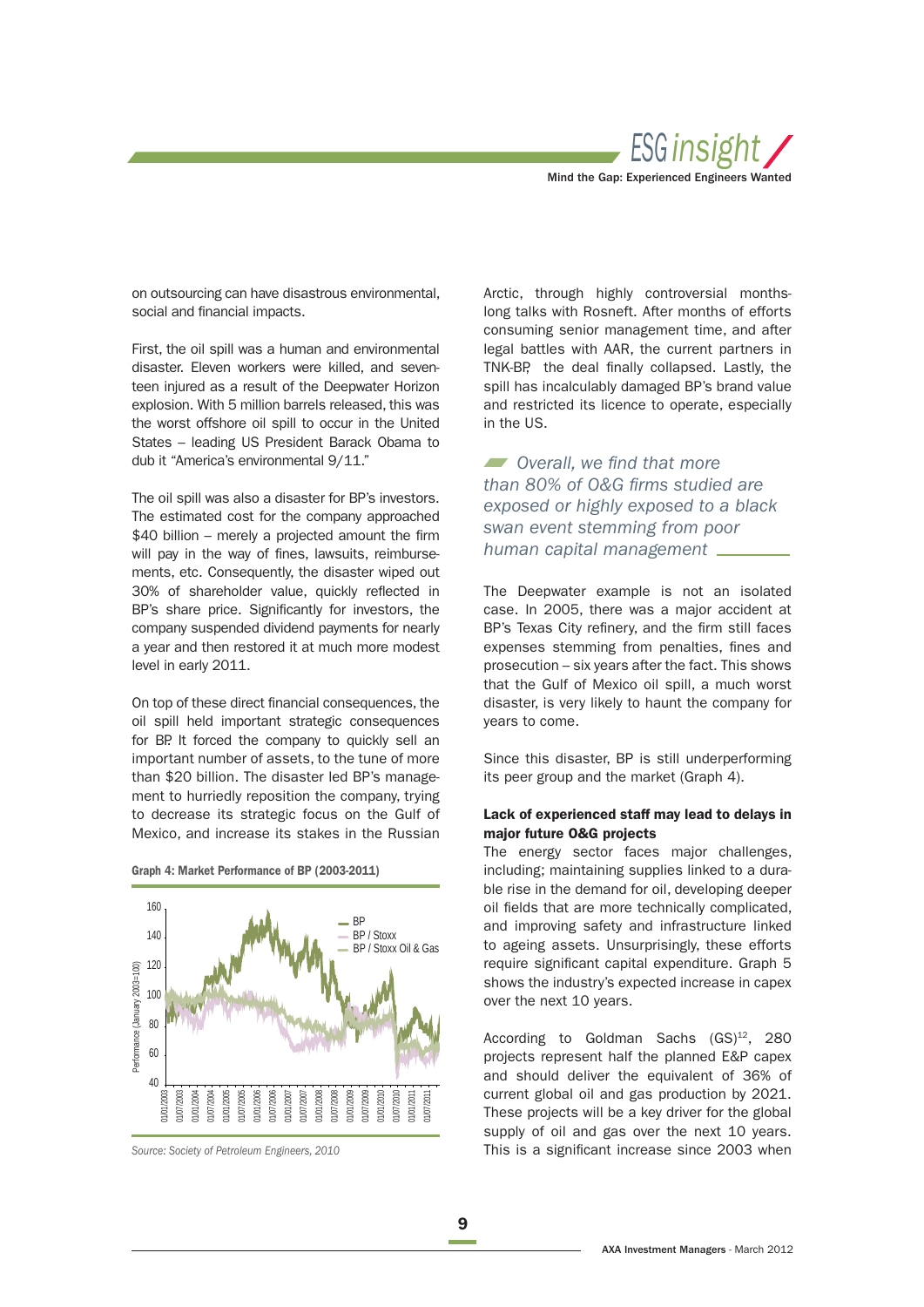





Source: Companies' presentations 2011, Natixis 2011

only 50 important projects were reported. The entrance of the NOCs in the market have accelerated the number of projects and heightened competition between the IOCs and the NOCs.

The Gulf of Mexico oil spill clearly demonstrates that heightened safety risk and increased reliance on outsourcing can have disastrous environmental, social and financial impacts

The danger is that fewer experienced people will be available to implement increasingly complex projects. Firms may have trouble launching all of the planned capex projects given the mismatch of labour supply and demand. Those projects that are initiated may face lengthy delays, as they draw on a diminishing pool of qualified professionals who are stretched across a greater number of projects. Even in a low growth environment, we can see the link between skill shortage and successful exploration and production efforts. In the summer of 2011, for example, there were alerts that BP was hampered by a shortage of skilled engineers to boost production in its North Sea operations<sup>13</sup>.

For the most part, short-termism dominates current equity valuation models of firms in the O&G industry. Yet, there is an implicit link between production and a firm's valuation, particularly when things go wrong and reserve figures are revised The impact on the valuation is immediate and strongly negative when there is a doubt about the future production, as we saw with Shell in 2004 (Graph 6) when they cut proven reserves by 3.9bn barrels of oil equivalent (boe) (-20%) which were moved into a lower quality classification. It has impacted the firm's relative performance versus the broad market and versus its peer group.

## **Gauging companies exposure to skill shortage-linked risks**

Company exposure to risks associated with skill shortage depends on three factors. First, considering that skill shortage is above all a regional issue, companies with extended activities in regions with observed skill shortages will be more exposed. Second, companies with significant investments in complex projects such





Source: Datastream-Thomson Reuters from 01/01/2003 to 07/11/2011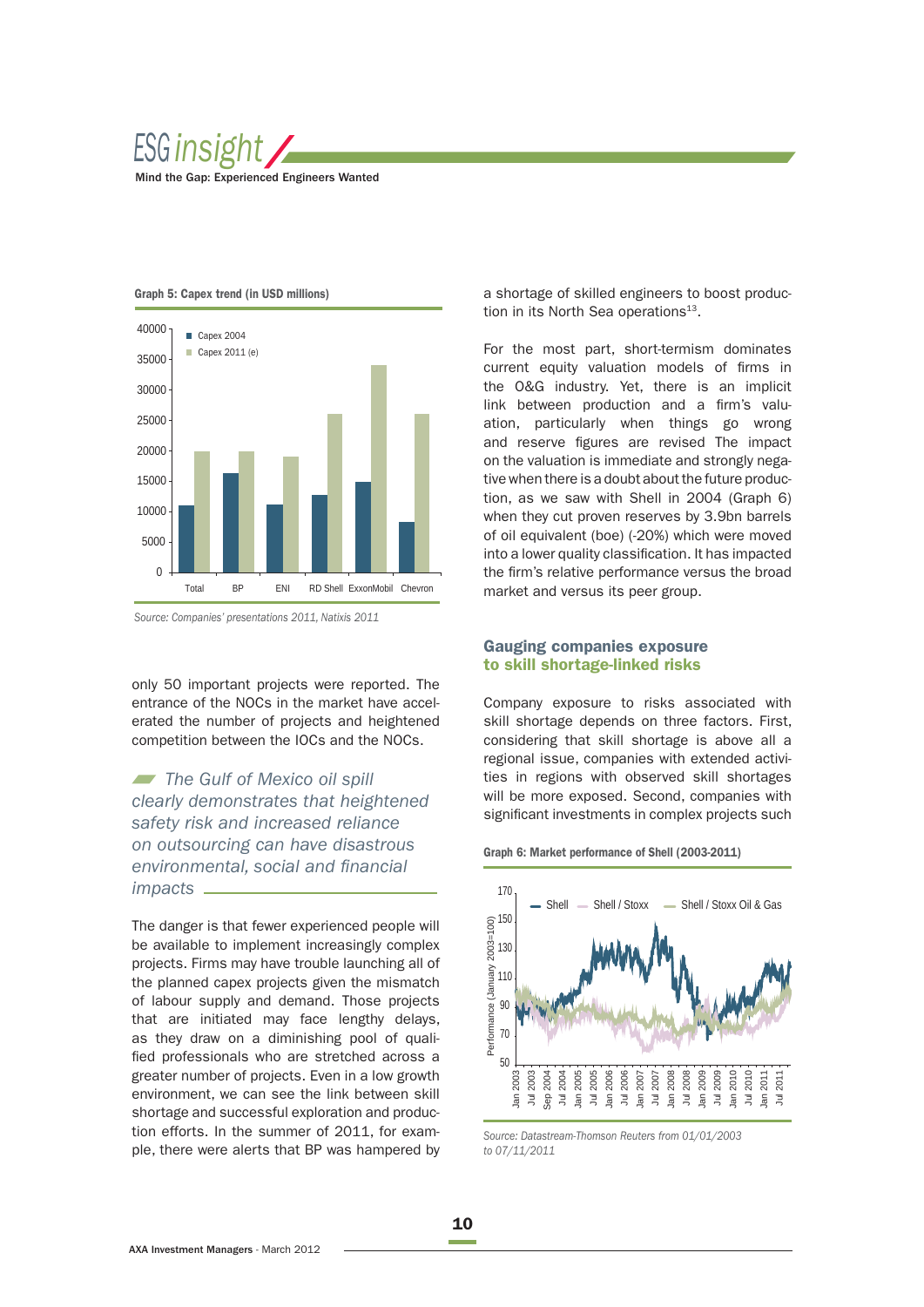

as deepwater drilling or tar sand will also be more exposed. Third, considering the disparities between companies' human capital reporting, we identify the level of disclosure itself as an indicator of risk. In what follows, we look at how firms rate on each of these factors.

Note that these results have to be interpreted with some caution, given the limited set of companies analysed and the overall poor level of disclosure.

#### **Geographic exposure to skill shortage**

Using information from our interviews of companies and experts, we have identified the following countries where skill shortages are likely: Australia, Canada, Nigeria, Angola, Kazakhstan, Azerbaijan, and Brazil.

For each vertically-integrated O&G company in our sample, Graph 7 shows expected 2015 capital expenditure in the aforementioned skilldeficient countries as a percentage of total capex. We have not included oil services companies14 as their disclosure of geographic capital

Other Azerbaijan **Brazil Kazakhstan** Angola Canada Nigeria Australia 0% 10% 20% 30% 40% 50% 60% 70% 80% 90% 100% RDShell BP Eni TOTAL Chevron Exxon

**Graph 7: Percentage of oil majors 2015 capex in skill shortages regions**

expenditure was not granular enough for our analysis.

The graph shows that the overall exposure of these companies to skill shortage countries is significant; making up between 30% - 70% of predicted 2015 capital expenditure. The weighted average exposure to skill shortage countries amounts to 49.86%. Consequently, all companies will face the need to improve their human capital management in order to mitigate the risks linked to skill shortage.

Two companies stand out here for their high involvement in countries of likely skill shortages:

- Total, at just above 60% of its 2015 capital expenditures in these countries, especially in Kazakhstan and Angola;
- Chevron, at just above 60% exposure, with a particular exposure (40%) to Australia.

The least exposed firms from our sample are BP and ENI. Nevertheless, both still have exposures in some of the key countries identified: BP in Angola (12%) and ENI in Kazakhstan (9%).

All companies will face the need to improve their human capital management in order to mitigate the risks linked to skill shortage \_

## **Exposure to complex technical projects**

Our analysis also showed that skill shortages may have a negative impact on process safety. At the same time, the oil and gas industry is increasing its focus on "frontier" oil and gas reserves, using cutting-edge technologies in often hostile environments such as the Arctic or miles deep into the ocean. Skill shortages will have a higher impact on these technologies, such as unconventional liquids and gas, heavy oil and deepwater, because these activities tend to be more risky and require a higher level of expertise. Companies increasing their focus on frontier oil and gas projects may face

Source: Goldman Sachs, 2010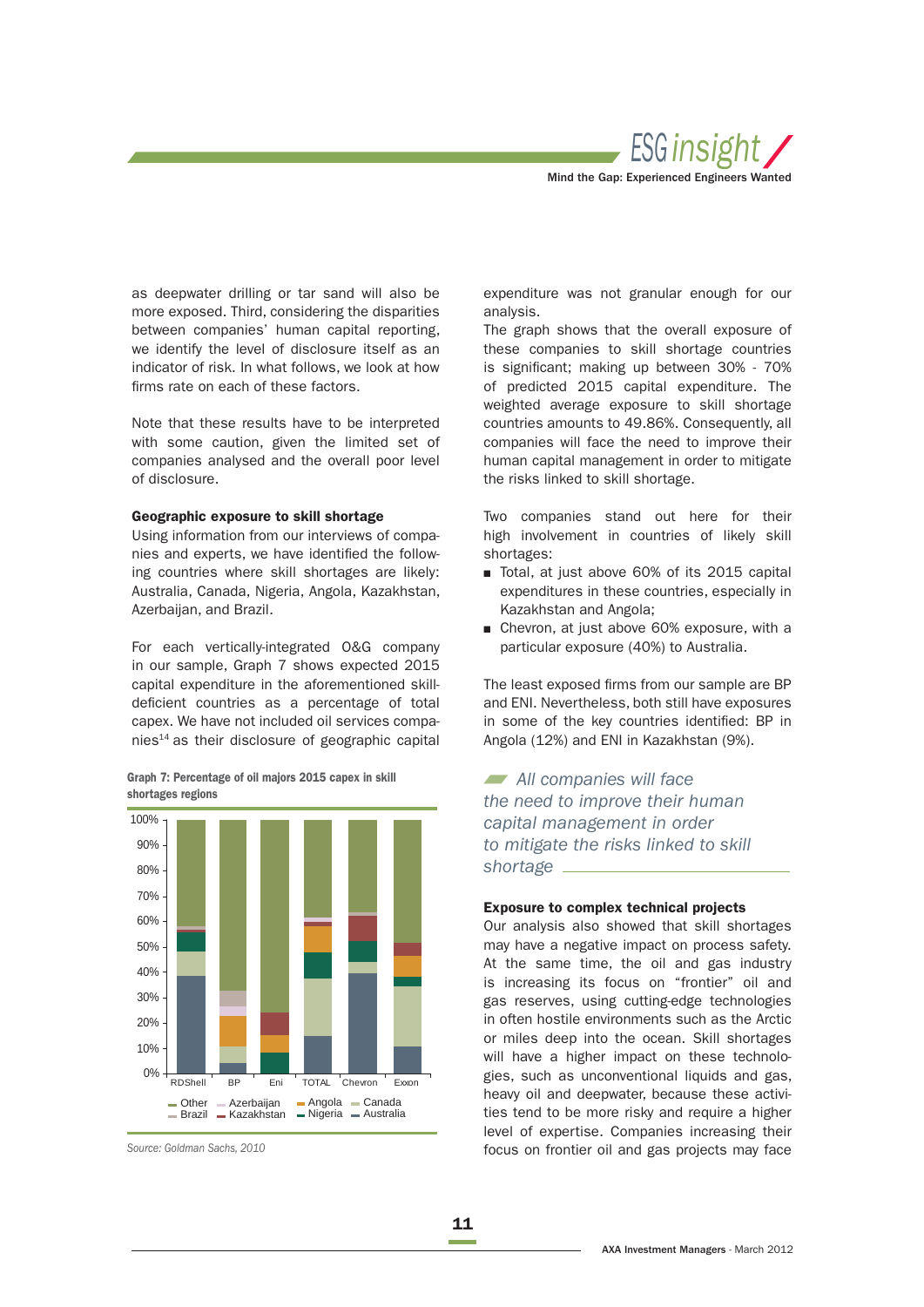

 an increased exposure to safety risk if they do not address upcoming skill shortages.

Graph 8 shows the percentage of expected 2015 capital expenditures in frontier projects in terms of overall capital expenditures for each integrated oil and gas company in our sample. Again, we have not included the oil services companies as their disclosure of capital expenditures was not granular enough for our analysis.

The industry-wide shift to frontier oil and gas is evident here, with every Firm committing at least 30% of capital expenditures, and in some cases rearly 60%, to unconventional liquids and gas, heavy oil and deepwater projects that are highly complex by nature. On a weighted basis, 44.80% of overall 2015 capex involves highly complex operations.

Given this exposure, we believe that all the companies in our sample are likely to feel the impact of skill shortages period. BP is the company with the highest exposure to complex projects (57% of its 2015 capital expenditures), followed by Exxon (49%) and Total (46%).

#### **Disclosure and concerns over transparency**

Companies' poor reporting of human capital indicators makes comparisons of their exposure to and management of skill shortages difficult. We think that the lack of disclosure increases risk to shareholders.

## **Table 1: External reporting on human capital indicators**

|            | <b>Turnover</b> | <b>Training</b><br>hours per<br>employee | Average age | Age structure   Fatalities | Percentage<br>of staff abroad | Conclusion <sup>1</sup> |
|------------|-----------------|------------------------------------------|-------------|----------------------------|-------------------------------|-------------------------|
| <b>BP</b>  |                 |                                          | っ           | Ο                          | ◠                             | 14                      |
| Shell      |                 |                                          |             |                            |                               | 10                      |
| Total      |                 |                                          |             |                            |                               | 6                       |
| <b>ENI</b> |                 |                                          |             |                            |                               | 11                      |
| Chevron    |                 |                                          |             |                            |                               | 15                      |
| ExxonMobil |                 |                                          |             |                            |                               | 13                      |

 $1 =$  good reporting;  $2 =$  average reporting;  $3 =$  poor or no reporting. (1) a higher number indicates poorer reporting on human capital indicators.

Sources: Corporate reports 2010, Asset4 data 2010

#### **Table 2: Summary on risk exposure**

|            | <b>Exposed to skill</b><br>shortage regions <sup>1</sup> | <b>Exposed to complex</b><br>technical project <sup>1</sup> | Social Indicators <sup>2</sup> | Conclusion <sup>3</sup> |
|------------|----------------------------------------------------------|-------------------------------------------------------------|--------------------------------|-------------------------|
| <b>BP</b>  |                                                          |                                                             | 14                             | 19                      |
| Shell      |                                                          |                                                             | 10                             | 15                      |
| Total      |                                                          |                                                             |                                | 11                      |
| <b>ENI</b> |                                                          |                                                             |                                | 14                      |
| Chevron    |                                                          |                                                             | 15                             | 19                      |
| ExxonMobil |                                                          |                                                             | 13                             | 19                      |

(1) 1<=30% capex 2 > 30%-50% capex 3 > 50% capex

(2) see conclusion of the table External reporting on Human Capital Indicators

(3) the higher the number, the higher the risk exposure.

Source: AXA IM 2011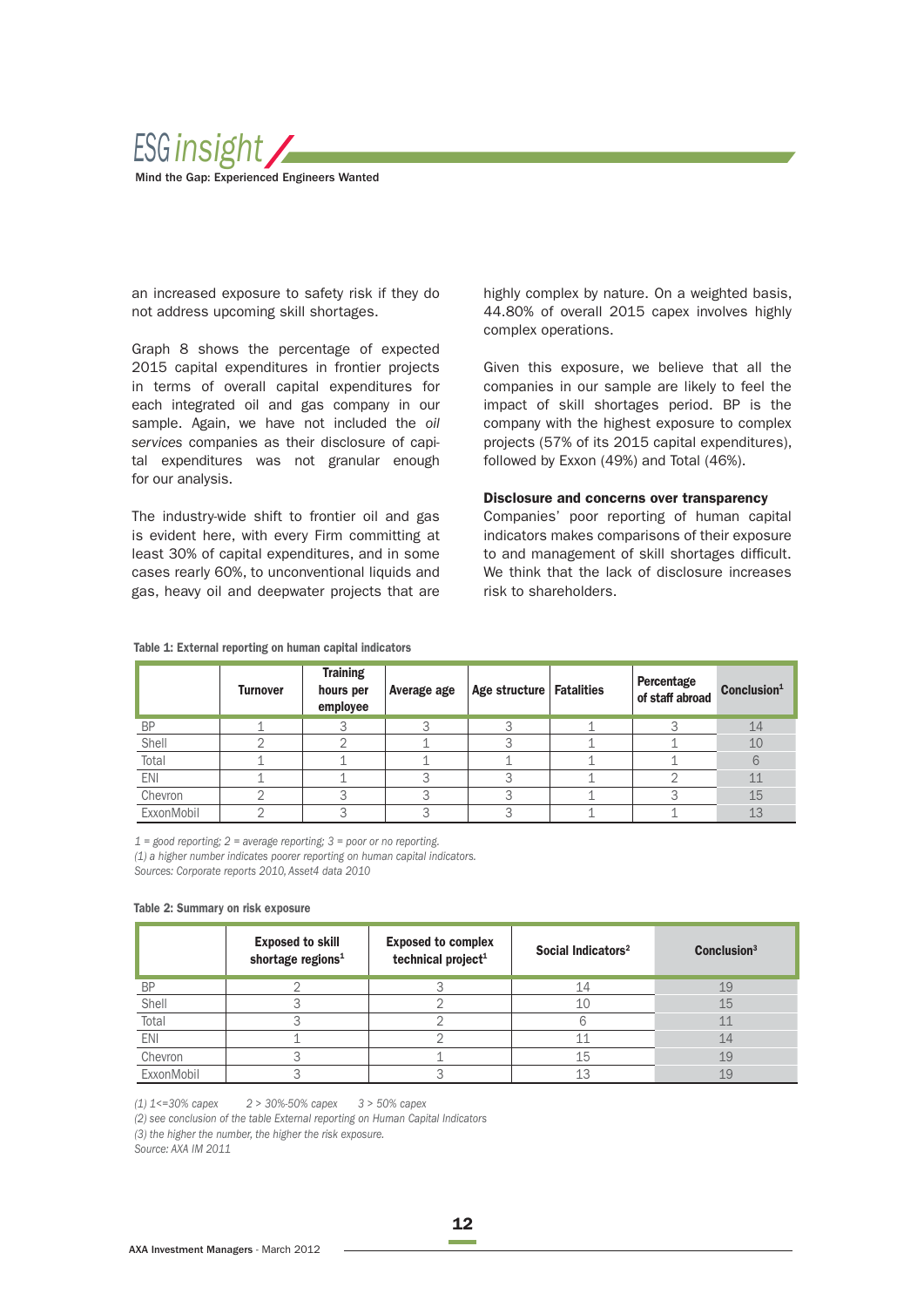



## **Graph 8: Complexity of oil majors projects (percentage of 2015 capex)**

Source: Goldman Sachs, HSBC, September 2011

Table 1 shows a compilation of some of the most basic human capital indicators, and to what extent the companies of our sample set disclosed them.

This table clearly shows wide differences between companies. Total was the only firm to disclose information on all of the indicators, whereas at the other end of the spectrum, BP and Chevron disclose almost no information. We believe that companies will need to better document the tools and processes they use to manage their personnel, particularly regarding skill maintenance and knowledge management.

**Companies increasing their** focus on frontier oil and gas projects may face an increased exposure to safety risk if they do not address upcoming skill shortages

## **Findings**

Based on our three criteria (exposure to skill shortage regions, exposure to more complex technical projects, and the quality of transparency regarding human capital management), we have compiled Table 2, illustrating the results for the companies in our sample set. Total appears to be at the least risk while BP, Chevron and Exxon appear to be at the greatest risk.

Overall, we find that more than 80% of O&G firms studied are exposed or highly exposed to a black swan event stemming from poor human capital management.

#### **Material risks lurk throughout the industry**

The 6 O&G firms in our sample, at the time of writing, represented 42.96% of the MCSI World Energy index and 4.93% of the MSCI World Index. We think that this sample can be reasonably considered as a good proxy for the situation in the rest of the industry for a number of reasons.

First, the demographic shifts that we noted in Graphs 1 and 2 are macro trends affecting all players in the industry. Second, the root cause of the skill shortage persists: external market constraints such as volatility of oil prices and short-term performance demand from investors are structural features of the industry that affect long-term human capital management. Third, the systemic nature of skill shortage was further confirmed by our interviews with experts. Lastly, the realities of the local labour markets in skill shortage countries necessarily impact any O&G firm operating there. Barriers to geographical mobility of qualified workers are, if anything, being raised further. Consequently, our results likely understate the industry's risk exposure to skill shortage as a whole.

We would point out that each firm's actual risk exposure to the impacts of skill shortage depends on the previously mentioned factors; E&P activities in countries where qualified labour is lacking. the extent and complexity of their capex projects — particularly regarding frontier operations — and level of disclosure on human capital indicators.

## **What can be done?**

The skill shortage gap is quickly approaching. and the trend is irreversible. That said, the upcoming shift in the labour market could be manageable if companies prepare and adapt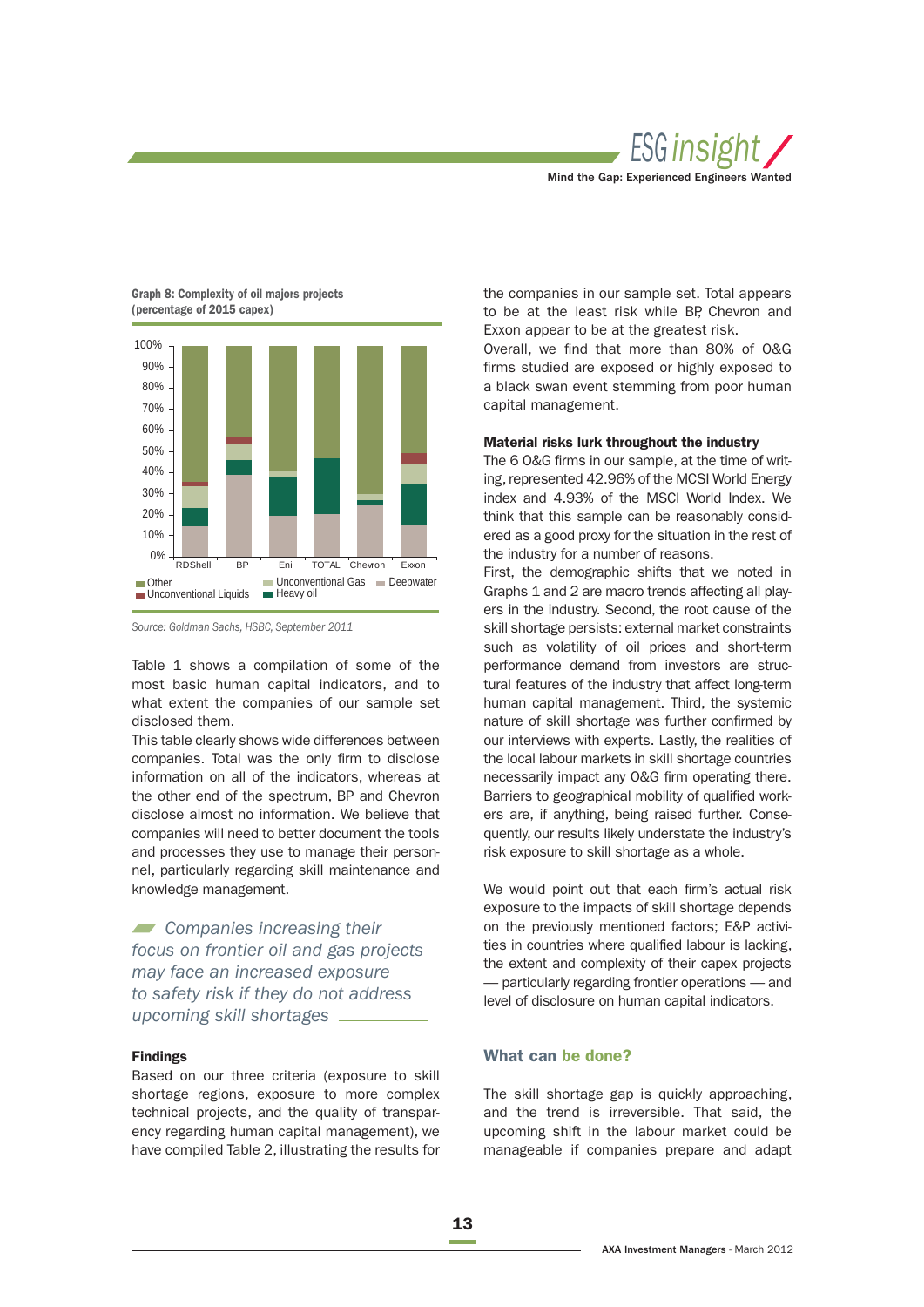

accordingly. Unfortunately, during our research we learned that the major oil companies do not currently communicate on skill shortage risk. Indeed, firms' disclosure regarding overall human capital strategy and social data (statistics relating to the workforce) is quite poor, and provides little, if any, transparency to investors. Companies actively looking to mitigate the safety, outsourcing and project delay risks should start with four key actions to better manage the human capital available:

- 1. Put into place a long-term employee training programme
- 2. Support education of young, local workers for their later employment;
- 3. Diversify the pool of new hires;
- 4. Enact succession planning.

#### **Training**

Training is a way to maintain and improve employees' skills. These efforts should focus on safety and complex project management skills.

#### **Current efforts**

Exxon Mobil noted in its 2010 Corporate Citizen Report that training spend per employee decreased by 38% between 2007 and 2010. However, the overall effort is quite notable given that the number of employees trained increased by 74.3% even while costs increased by 26% during the period.

Total, ENI, Halliburton and Technip only gave the information on their effort in training with the number of days of training per employee (graph 9). At Total, 72% of the training concerned safety (26%) and technical (46%) topics.

Shell considers that the indicator of training hours per employee "is not material as we consider average training hours per year to be too crude a measure of how well we are building the competence of our staff"<sup>15</sup>. In 2010, they have trained more than 4,000 people (out of approximately 58,000 employees; petrol station workers excluded) in leadership skills and certified 430 supervisors in drilling and well management.

Technip created its own university 3 years ago. They have delivered 24,000 hours of training to 1,800 employees (out of 23,000 employees overall).

The O&G sector's short-term approach to hiring decisions taken roughly 15 years ago, based purely on financial considerations, have sown the seeds of a labour supply crunch that now threatens firms' employee safety, the environment, and capital expenditure projects for exploration & production – which, taken alone and as a group, now threaten to destroy shareholder value \_

In 2010, Eni set up a "Green Project" training programme at the E&P division for workers between the ages of 27 and 35 from the geology, geophysics and exploration areas. The aim is to expand their technical competencies and knowledge of the entire production chain. The programme is scheduled again in 2011, expanded to include international personnel in the foreign subsidiaries.

#### **A need for better disclosure**

While it is positive to observe that current training efforts are in place, investors find it difficult to evaluate these efforts, primarily because of poor disclosure. For example, indicators used by companies (when they agree to publish one) are not the same, making comparisons between companies impossible. Granularity is a problem, in that training indicators currently cover the entire business and do not report on the upstream only. Quantitative data, such as the number of training hours per employee per year (reported) or overall training spend (rarely reported) does not indicate the quality of such training, nor does it inform investors about a firm's overall training or human capital strategy.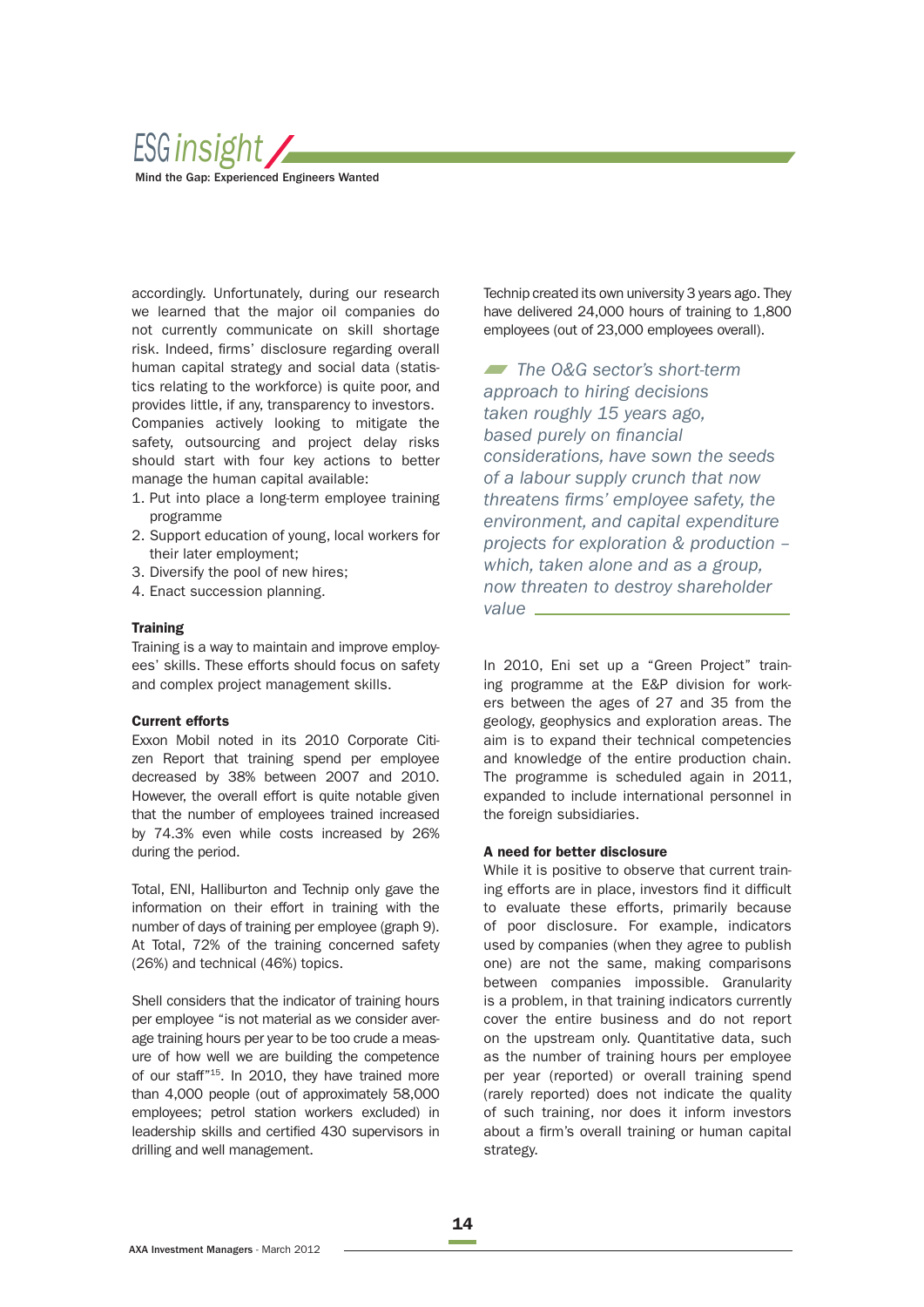

#### **Education**

Increasingly, developing countries are asking international companies to favour local hires. Greater investment in education of future E&P workers in regions where qualified labour is expected to be lacking would allow companies to cultivate the next generation. This can be done through partnerships with universities, schools and government of developing countries to finance the training of students.

#### **Current efforts**

Total delivers information on this issue, and its commitment concerning education is based on three objectives tied to "anticipating future human resources needs by prioritising the use of local people."16 In 2005, Total created its own university and later, an education department in 2010. In the United Arab Emirates, Total created Total Academy to respond to the requirement that 75% of staff should be Emirate nationals by the end of 2014. Exxon Mobil plans to have 90% of the Sakhalin-1

project workforce made up of Russian nationals by 2012 (against 80% in 2011). To help reach this goal they created the Sakhalin Technical Training Centre in 2000. Today, all of the centre's programs are internationally accredited.

To date they have trained 167 students. In 2010 Exxon Mobil opened several training facilities in Papua New Guinea. Moreover, the company intends to train local suppliers to strengthen their business processes and skills. Technip sponsors students from developing countries. In 2010, they financed the IFP School programmes for 20 students.

Most of the experts and the O&G companies that we interviewed confirmed that they finance more and more the training of students in developing countries to create a reserve of qualified workers and engineers for the future projects and also to comply with the obligation to recruit local staff.

However, these initiatives are quite recent and there is no clear, pro-active strategy.

**Graph 9: Training hours per employee**



Sources: Companies' sustainability reports, 2011

We think that the best way to improve the quality of graduate programmes is that: 1) companies should put an end to 'stop and go' hiring practices, smoothing the demand for graduates through long-term hiring policies; 2) firms and schools need to communicate on the steady demand for graduates; and 3) companies must be more involved in higher education, particularly for engineers, through open dialogue, coaching/ mentoring, internships and sponsoring.

#### **Diversity**

Historically, most O&G firms' recruitment of engineers has largely consisted of Western, male candidates in the firms' home countries. Firms can expand their pool of potential recruits by diversifying their hiring in gender and nationality.

#### Gender

In interviews, most companies told us that they have a voluntary policy to increase the percentage of women in leadership positions. For example, in emerging countries, Technip's local entities are required to propose at least one woman as a candidate for each open position. TOTAL aims for women make up at least 22% of its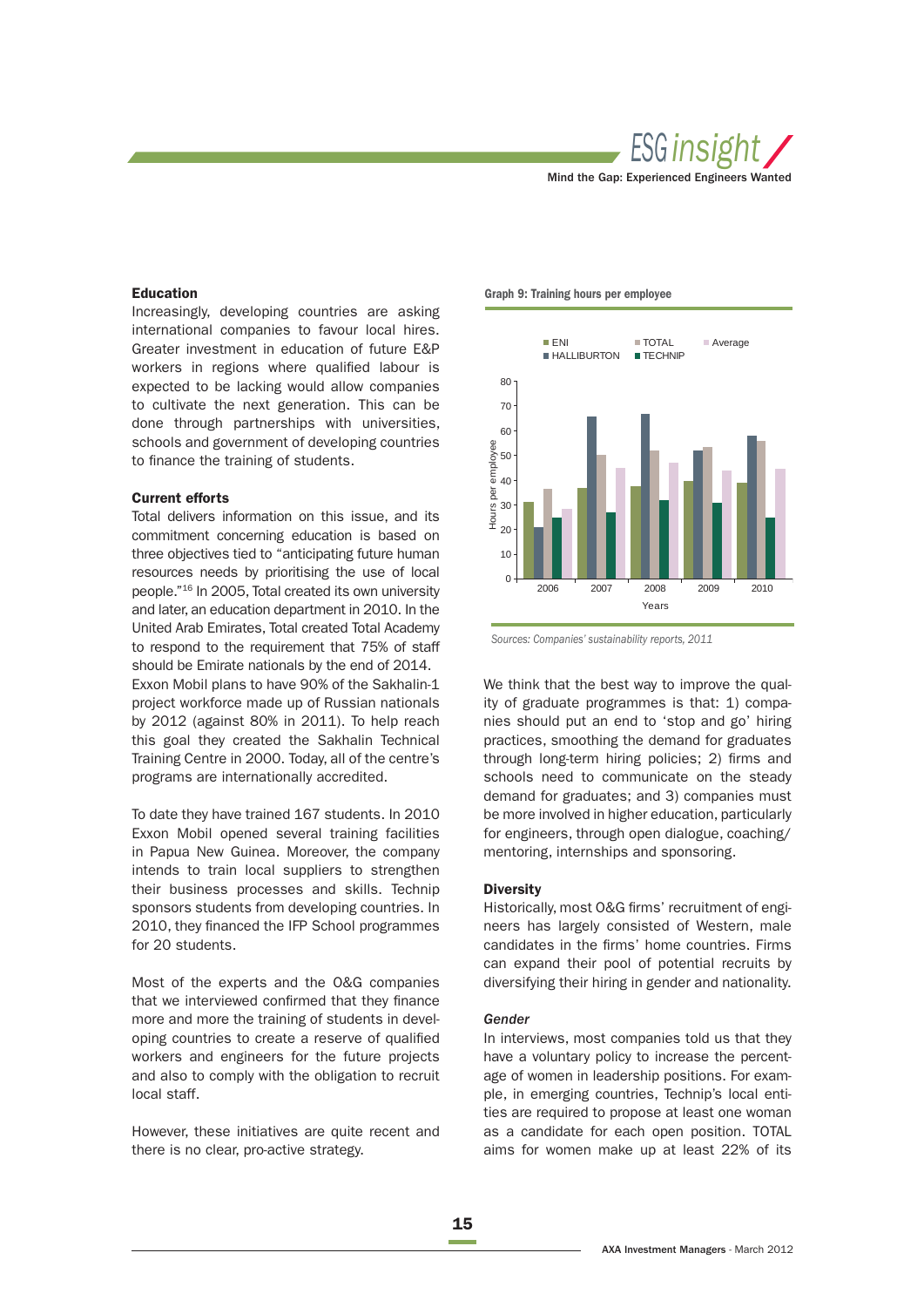

managers by 2020, up from 14% in 2010. At Exxon Mobil, 40 percent of new hires are women (47% in Asia Pacific).

## Nationality

The breakdown of employees' nationalities is often not published for legal reasons.

However, the O&G industry is an international business, and this is reflected in the geographical breakdown of the workforce (Graph 10). According to our interviews, the trend is to increase not only the recruitment of local employees but to develop the careers of engineers coming from developing countries. For example, at Total, 58% of managers are non-French and 74% of permanent manager hires are non-French.

At Shell, local employees fill more than half the senior leadership positions in 36% of countries where they operate. More than 90% of their employees worldwide are locallyhired nationals.<sup>17</sup> At BP, 19% of leadership roles are filled by individuals from countries other than UK and US. At Exxon Mobil, 70%





Source: Goldman Sachs, HSBC, September 2011

of the new hires are done outside United States. While Graph 10 depicts what appears to be a diverse O&G workforce, it is no secret that this is due in large part to the globalisation of the majors' activities along with many countries' requirements to hire local staff for E&P projects. On the gender issue, the lack of women in the workforce reflects the lack female engineering students worldwide. In our interviews, companies acknowledged there is more to be done to encourage greater diversity in the workplace.

We encourage investors and O&G companies to have an open dialogue and improve transparency on human capital management in order to sustainably support future development and prevent major accidents that could endanger environmental quality or human life

## **Succession planning**

Succession planning is a good indicator of how companies manage their human capital to ensure long-term business development. O&G firms should act quickly to get succession plans into place, supplemented by career management, training and mentoring. This will plug identified gaps in management positions and transfer knowledge from soon-to-retire engineers to their successors. Then, firms should communicate on the progress, objectives and results.

During our interviews we were quite disappointed by the fact that the succession planning strategies were not very clear. Moreover, current disclosure regarding staff turnover, hiring and departures, and the rate of replacement of senior management is quite poor.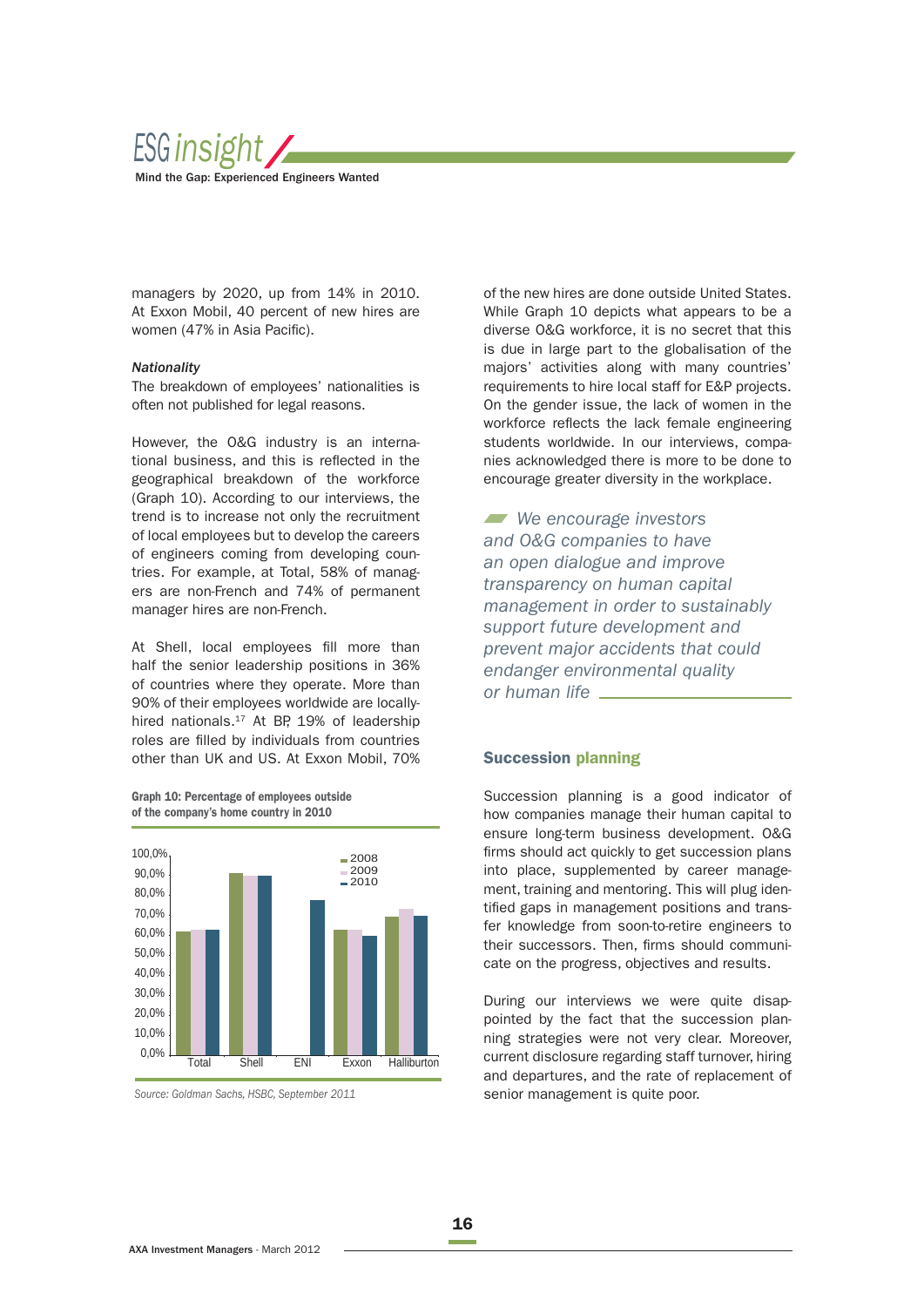

### **Conclusion**

Our goal is to highlight the potential risks related to the lack of skilled, experienced professionals in the petroleum exploration and production area over the next decade. Indeed, these impacts may be felt more quickly, depending on the market price of oil.

As we have seen, O&G companies that rely more heavily on increasingly complex projects to spur growth and that do not properly manage the changing human capital supply & demand dynamic in developing countries are most exposed to the risks related to the skill shortage. The O&G sector's short-term approach to hiring decisions taken roughly 15 years ago, based purely on financial considerations, have sown the seeds of a labour supply crunch that now threatens firms' employee safety, the environment, and capital expenditure projects for exploration & production – which, taken alone and as a group, now threaten to destroy shareholder value. What's more, the O&G and nuclear sectors are more exposed to this trend than other industries. None of the firms we analysed are immune to the risks cited, nor do any have clearly enunciated strategies to address the issue. One factor not explored in this study is the growing competition between National Oil Companies (NOCs) and International Oil Companies (IOCs), and the impact on the labour markets – particularly in emerging countries.

Our findings confirm those of previous studies' that demonstrate a firm's human capital management has real financial and ESG impacts – affecting both investors and the global community.

#### **Impacts for investors**

Investors must demand greater transparency from these firms in order to be able to measure and evaluate the risks for themselves. We encourage investors and O&G companies to have an open dialogue and improve transparency on human capital management in order to sustainably support future development and prevent major accidents that could endanger environmental quality or human life.

In order to better understand how companies are positioned to deal with human capital management risks, such as the ones in our analysis, investors can ask the following questions:

- 1. Has the company published information about their workforce, such as the population/age pyramid in upstream divisions? If no, why not?
- 2. Does the firm have an explicit global HR strategy that accounts for regional labour differences for addressing the skill shortage? How is it monitored?
- 3. Does the firm systematically evaluate the availability and qualification of local labour and use of contractors in its future project planning?

## **Impacts for companies**

Recruitment and retention of skilled workers, along with more traditional success factors such as management's ability to deal with political and technical constraints, will be key to successful E&P projects in new regions going forward. The challenge for IOCs is to not only effectively implement human capital management strategies, but to do so in a timely and transparent matter. In tomorrow's world, dealing with skill shortage means stepping up efforts to attract qualified labour from emerging countries. For that to happen, the tone has to be set from the top, starting with a more diverse board and top management members that better reflect companies' broader horizons.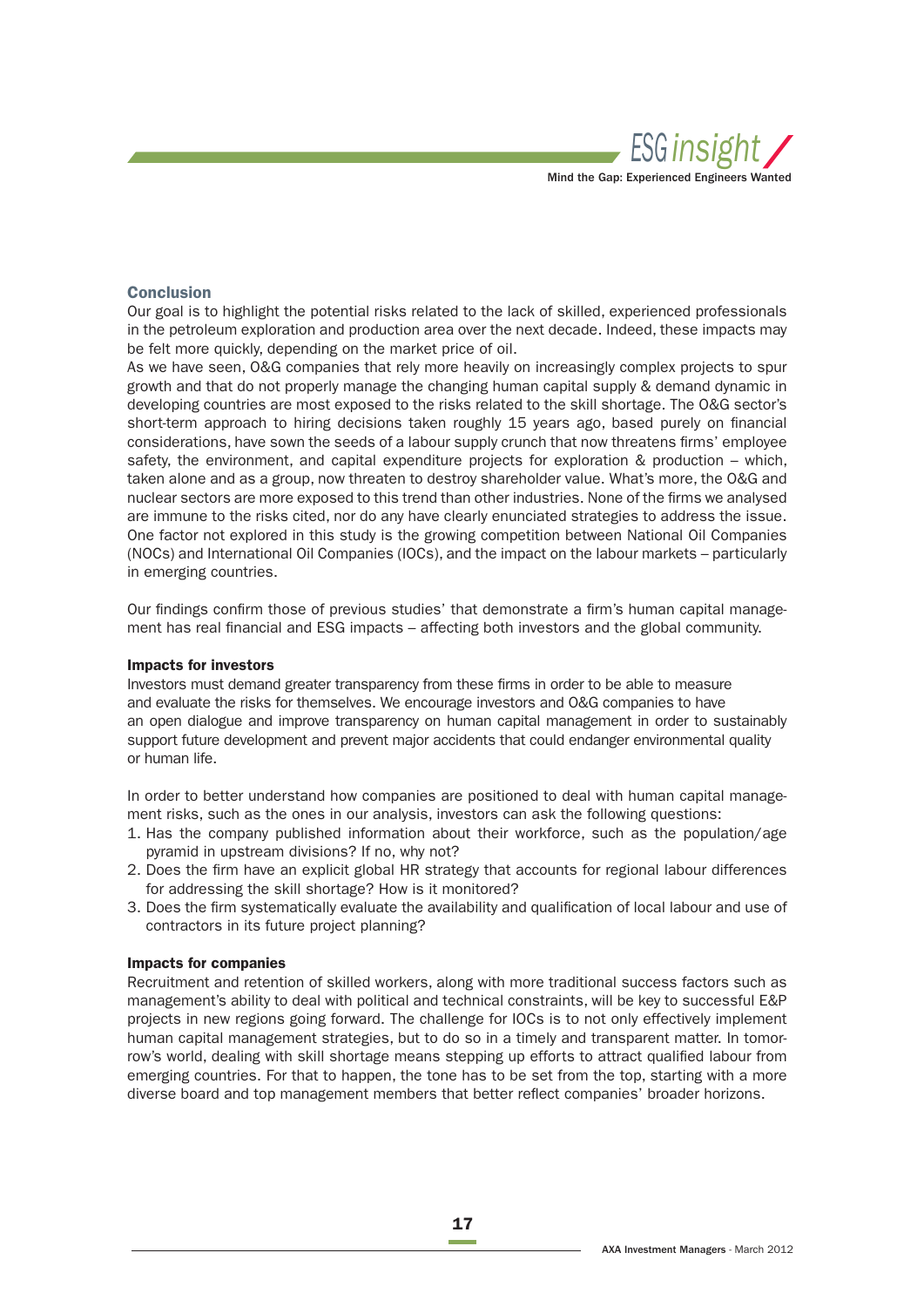

- Financial Times; 30th July 2008 1 For example, Cambridge Energy Research Associates 2007; or Hoyos, Carola; "Warning over oil industry skills shortages."
- <sup>2</sup> Under the microscope: Discovering Alpha in Human Capital -Pascale Sagnier, AXA IM 2009
- <sup>3</sup> Other sources of information included corporate responsibility and annual reports, websites, broker analyses, academic studies and consultant researches, articles and reports.
- 4 DANESHY Ali, "Outsourcing: consequences of the people shortage", in "Training a new workforce", Talent & Technology, Society of Petroleum Engineers, Vol. 1, No 2, 2007
- 5 "A new state of Play." SBC Energy Institute: 29 June 2011
- <sup>6</sup> The Society of Petroleum Engineers (SPE) is an individualmember organisation for managers, engineers, scientists in the upstream segment of oil and gas industry
- 7 "Engineering: issues, challenges, opportunities for development." UNESCO, 2010
- 8 "Gabon : L'ONEP jusqu'au bout de sa logique. " Gaboneco. 13 April 2011. <http://gaboneco.com/show\_article. php?IDActu=22210>
- <sup>9</sup> This phenomenon has been observed in related sectors, such as mining, and was acknowledged by O&G representatives during our interviews.
- 10 IKLEINER Art, VON POST Rutger, "A corporate climate of mutual help", strategy+business, Booz & Co, January 2011
- <sup>11</sup> The report notes that "information appears to have been excessively compartmentalized at Macondo as a result of poor communication. BP did not share important information with its contractors, or sometimes internally even with members of its own team. Contractors did not share important information with BP or each other. As a result, individuals often found themselves making critical decisions without a full appreciation for the context in which they were being made." Deep Water: The Gulf Oil Disaster and the Future of Offshore Drilling, National Commission on the BP Deepwater Horizon Oil Spill and Offshore Drilling, January 2011, p123
- <sup>12</sup> "280 projects to change the world." GS Sustain, 15 January 2010.
- 13 Evans, Graeme. "BP struggles to recruit engineers." The Independent. 14 August 2011. <http://www.independent. co.uk/news/business/news/bp-struggles-to-recruitengineers-2337591.html>
- <sup>14</sup> Oil services companies include Technip, Schlumberger and Halliburton
- 15 GRI\_shell\_content\_index\_2010 page 15
- 16 http://www.total.com/MEDIAS/MEDIAS\_INFOS/3620/EN/ TOTAL-Education-GB.pdf http://www.total.com/MEDIAS/MEDIAS\_INFOS/4538/FR/ dialogueVA.pdf
- 17 Shell Sustainability report 2010 p.31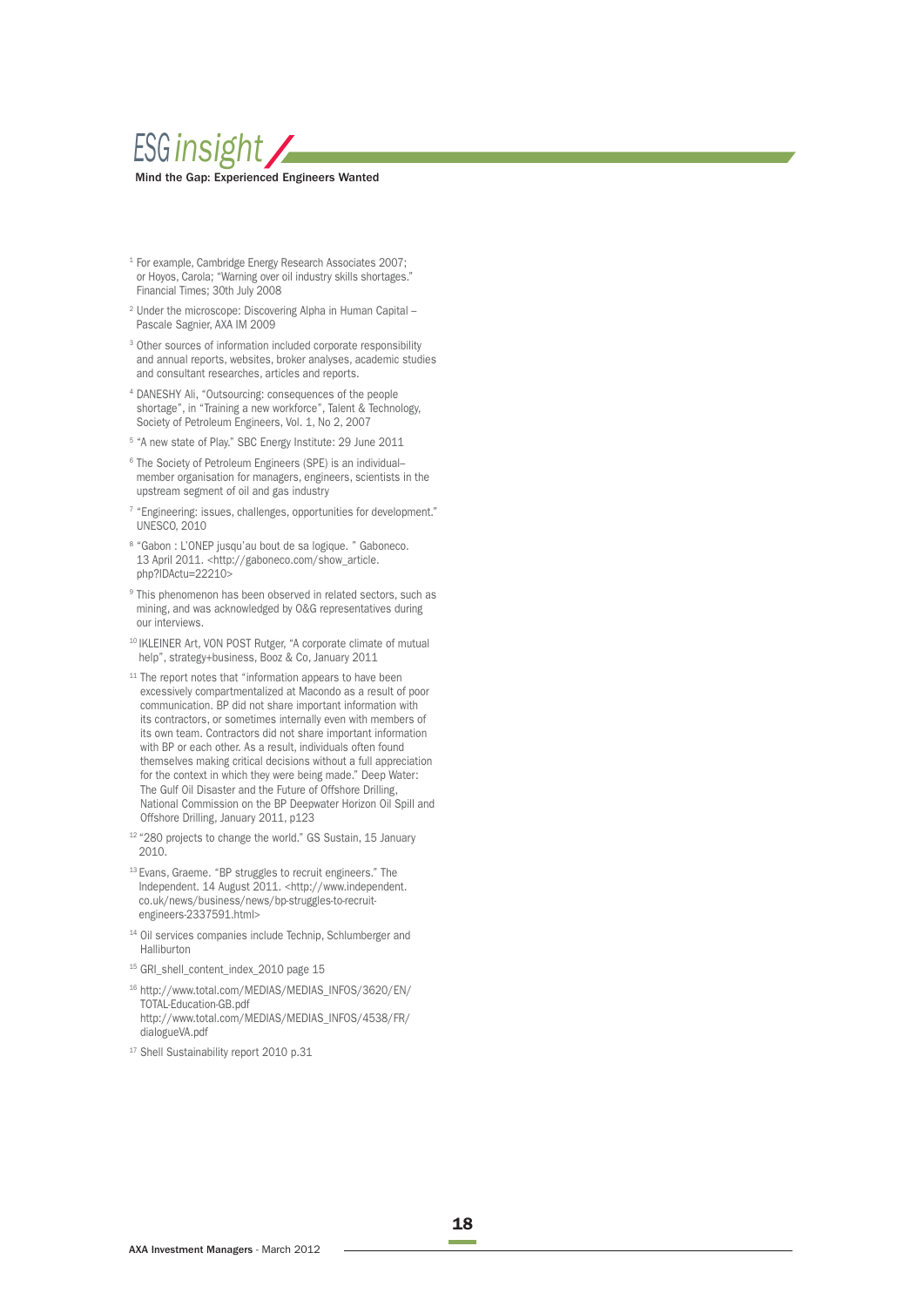This document is used for informational purposes only and does not constitute, on AXA Investment Managers Paris part, an offer to buy or sell, solicitation or investment advice. It has been established on the basis of data, projections, forecasts, anticipations and hypothesis which are subjective. Its analysis and conclusions are the expression of an opinion, based on available data at a specific date.

Due to the subjective and indicative aspect of these analysis, we draw your attention to the fact that the effective evolution of the economic variables and values of the financial markets could be significantly different from the indications (projections, forecast, anticipations and hypothesis) which are communicated in this document.

Furthermore, due to simplification, the information given in this document can only be viewed as subjective. This document may be modified without notice and AXA Investment Managers Paris may, but shall not be obligated, update or otherwise revise this document. All information in this document is established on data given made public by official providers of economic and market statistics.

AXA Investment Managers Paris disclaims any and all liability relating to a decision based on or for reliance on this document. Furthermore, due to the subjective nature of these analysis and opinions, these data, projections, forecasts, anticipations, hypothesis

and/or opinions are not necessary used or followed by AXA IM Paris' management teams or its affiliates who may act based on their own opinions and as independent departments within the Company.

By accepting this information, the recipients of this document agrees that it will use the information only to evaluate its potential interest in the strategies described herein and for no other purpose and will not divulge any such information to any other party. Any reproduction of this information, in whole or in part, is, unless otherwise authorised by AXA IM, prohibited.